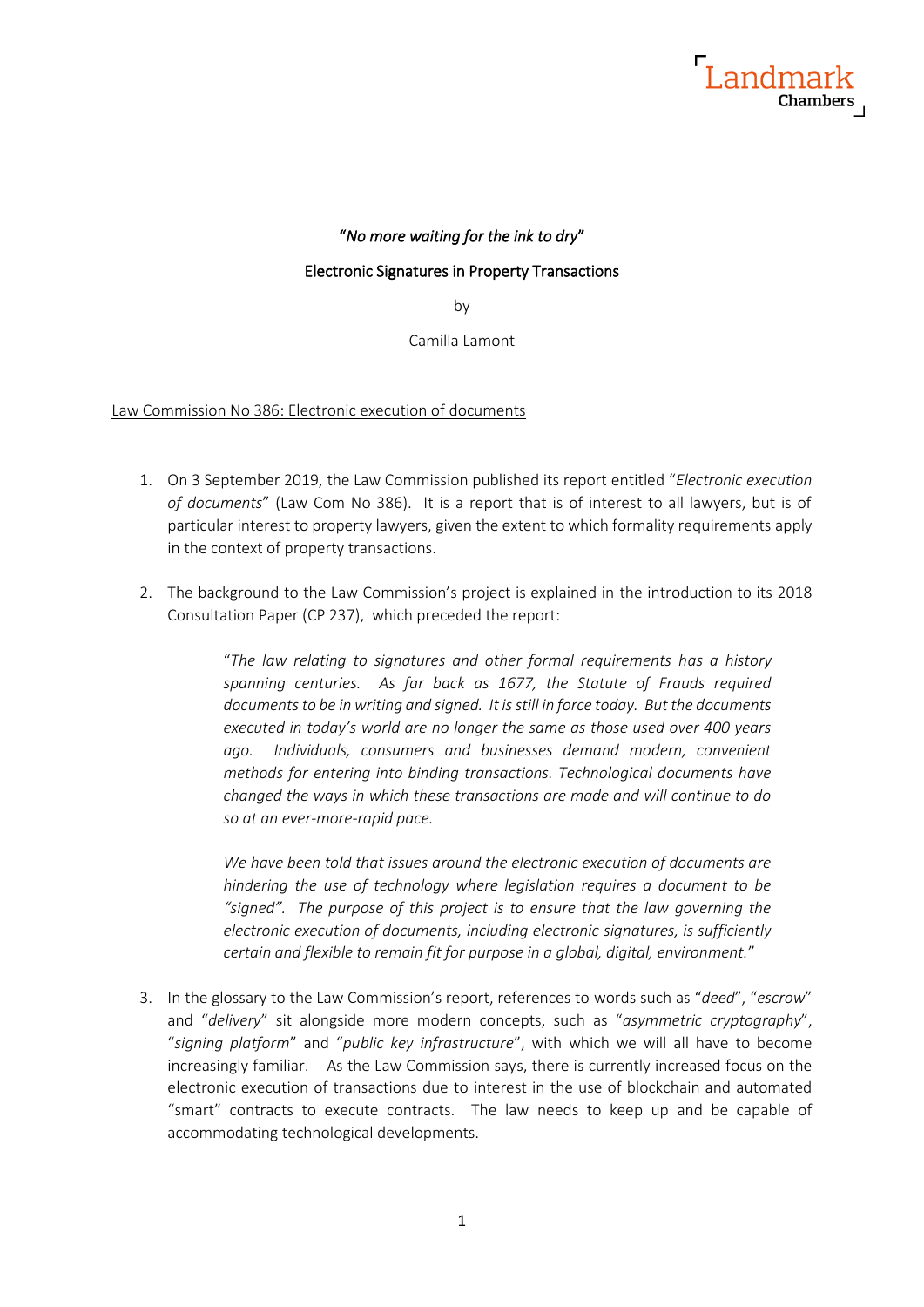

4. Back in 1954, in his dissenting judgment in *Goodman v J Eban Ltd.* [1954] 1 QB 550 Denning LJ said that:

> *"In modern English usage, when a document is required to be "signed by" someone, that means that he must write his name with his own hand upon it … If a man cannot write his own name, then he can sign the document by making his mark, which is usually the sign of a cross; but in that case, he must write the mark himself, and not use a typewriter, or rubber stamp, or even a seal."*

5. However, even then, Denning LJ was in the minority. The majority (Evershed MR and Romer LJ) held that it was sufficient, in order to "sign" a bill of costs under s.62 of the Solicitors Act 1932, for the solicitor to apply his signature by way of a stamp which imprinted a copy of his signature on it. Denning LJ's objection to the use of a stamp, as opposed to a "wet ink signature", referenced concern as to the reliability of a stamp in satisfying both the evidential and cautionary objects of the requirement for a signature:

> "*The virtue of a signature lies in the fact that no two persons write exactly alike, and so it carries on the face of it a guarantee that the person who signs has given his personal attention to the document. A rubber stamp carries with it no such guarantee because it can be affixed by anyone. The affixing of it depends on the internal office arrangements with which the recipient has nothing to do. This is such common knowledge that a "rubber stamp" is contemptuously used to denote the thoughtless impress of an automation, in contrast to the reasoned attention of a sensible person."*

- 6. The imposition of formality requirements in respect of certain transactions fulfils important evidential, cautionary and labelling aims. The requirement for a signature promotes an evidential aim, but only so far as the signature is not a forgery. Even if the signature is "real", it may have no legal effect if procured by fraud, undue influence or duress or in the event that the signatory lacks capacity. The need for a signature also fulfils a cautionary role, in seeking to ensure that the maker does not enter into a transaction without realising what she is doing and as such guards, to some degree at least, against thoughtless acts that may have binding and serious consequences. Lastly, we must not forget the importance of the labelling aim in property transactions, since contracts can give rise to estates and other interests in land. A person acquiring an interest in land will want to know, to a high degree of certainty, whether the seller has title or has previously bound itself by an earlier disposition.
- 7. So has the law kept up with the need, identified by Government, to ensure that organisations and individuals can use electronic signatures with confidence? In the Law Commission's view the law does accommodate the use of electronic signatures, but is not contained in a single source, making the law inaccessible to many. It recognises that a definitive legislative statement might be beneficial to quell any doubts that might exist as to the validity of an electronic signature, but says that such statement would need to be drafted so as to have broad reach, beyond the remit of the Law Commission's project (which was restricted to documents used by commercial parties and consumers).
- 8. As a consequence the Law Commission's report includes a short, referenced, high-level Statement of the Law, by way of a series of eight propositions, at pages 2-3. The Consultation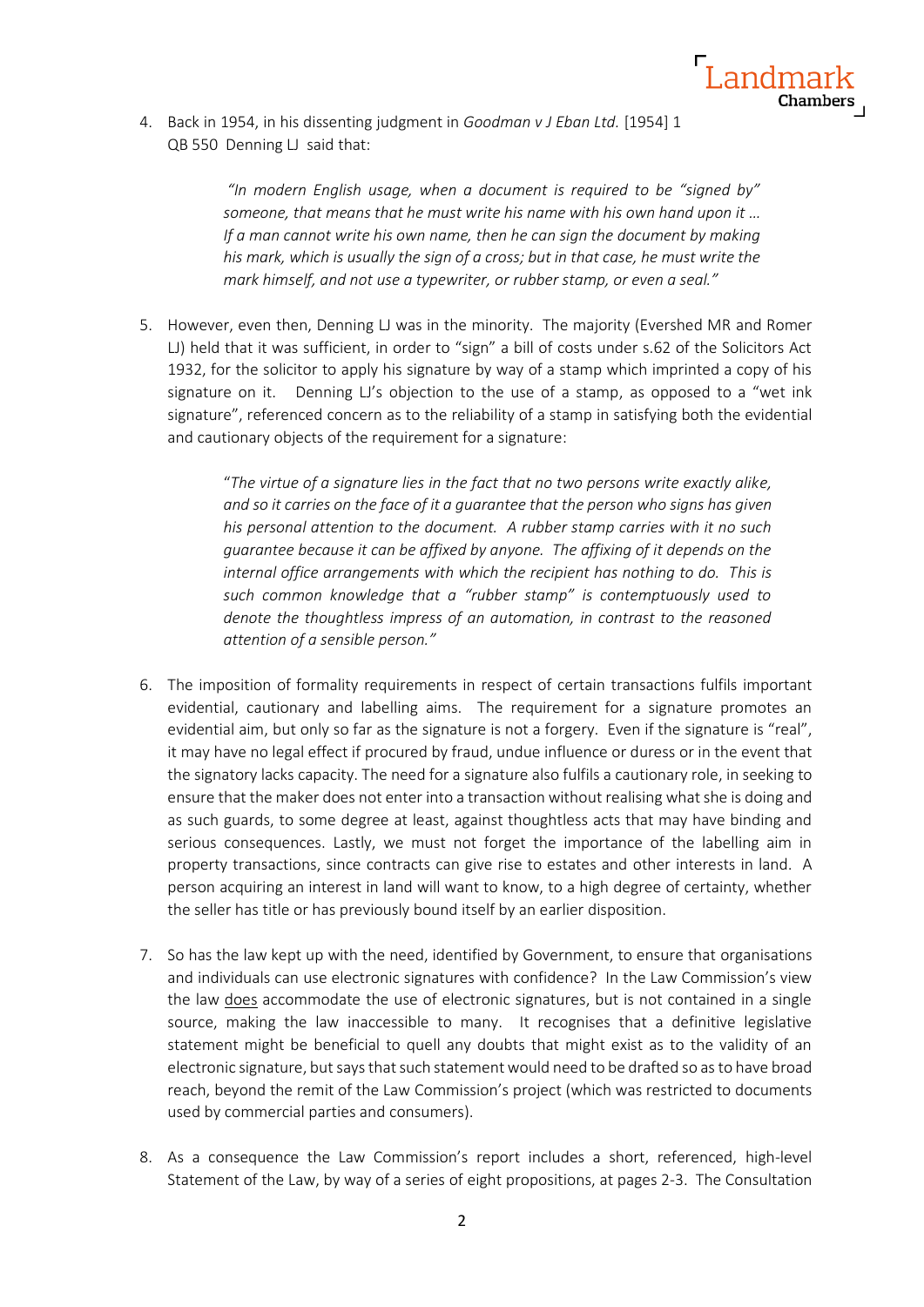

Paper is a very useful additional resource, since it contains a more detailed account of the relevant statutory materials and case law.

- 9. Paragraph 1 of the Law Commission's Statement of the Law confirms that an electronic signature is capable of being used to execute a document including a deed provided that (i) the person signing the document intends to authenticate the document and (ii) any formalities relating to execution of that document are satisfied.
- 10. There are a number of other useful propositions of law set out at paragraphs 2 to 8 of the Statement of the Law as follows (in summary):
	- (i) Additional formality requirements may be required by legislation or under a contract or private law instrument (such as the need for attestation or hand writing) (para. 2);
	- (ii) An electronic signature is admissible in evidence in legal proceedings to prove or disprove the identity of a signatory and or her intention to authenticate the document (para. 3);
	- (iii) Save where the contrary is expressly provided for in legislation, case law or contractual requirements, the common law does not prescribe any particular form of signature and in determining whether the method of signature adopted demonstrates an authenticating intention the courts adopt an objective approach considering all of the surrounding circumstances (para. 4);
	- (iv) Methods permitted by the courts include signing with an "X", signing with initials of a stamp of a handwritten signature, printing of a name, signing with a mark or by the inclusion of an unambiguous description (para.5);
	- (v) Electronic equivalents have been and are likely to be recognised as legally valid, including a name typed at the bottom of an email, clicking an "I accept" tick box on a website, and the header of a SWIFT message (paras. 6 and 7); and
	- (vi) The requirement under the current law that a deed must be signed "in the presence of a witness" requires the physical presence of that witness. This is the case even where both the person executing the deed and the witness are executing/ attesting the document using an electronic signature (para. 8).
- 11. The Statement of the Law is of broad application and applies both where there is a statutory requirement for a signature and where there is not. It covers the need for a signature in deeds and contracts for the sale or other dispositions of interests in land under s.2 of the Law of Property (Miscellaneous) Provisions Act 1989 ("the 1989 Act"). However, the Statement does not cover registerable dispositions under the Land Registration Act 2002 ("LRA 2002"), on the basis that nothing in the Law Commission's project was intended to disrupt the work being undertaken by the Land Registry in relation to electronic conveyancing under s.91 of the LRA 2002. It also has no application to wills.
- 12. The Law Commission's report, at paras. 2.25 to 2.37, makes the critical point that it is important to distinguish between the legal validity of an electronic signature and its evidential weight. It is for the parties to adopt a method of executing documents that they consider will give adequate protection in the event of future dispute. In other words, to misquote George Orwell, "*all signatures are equal, but some are more equal than others*". Parties will also need to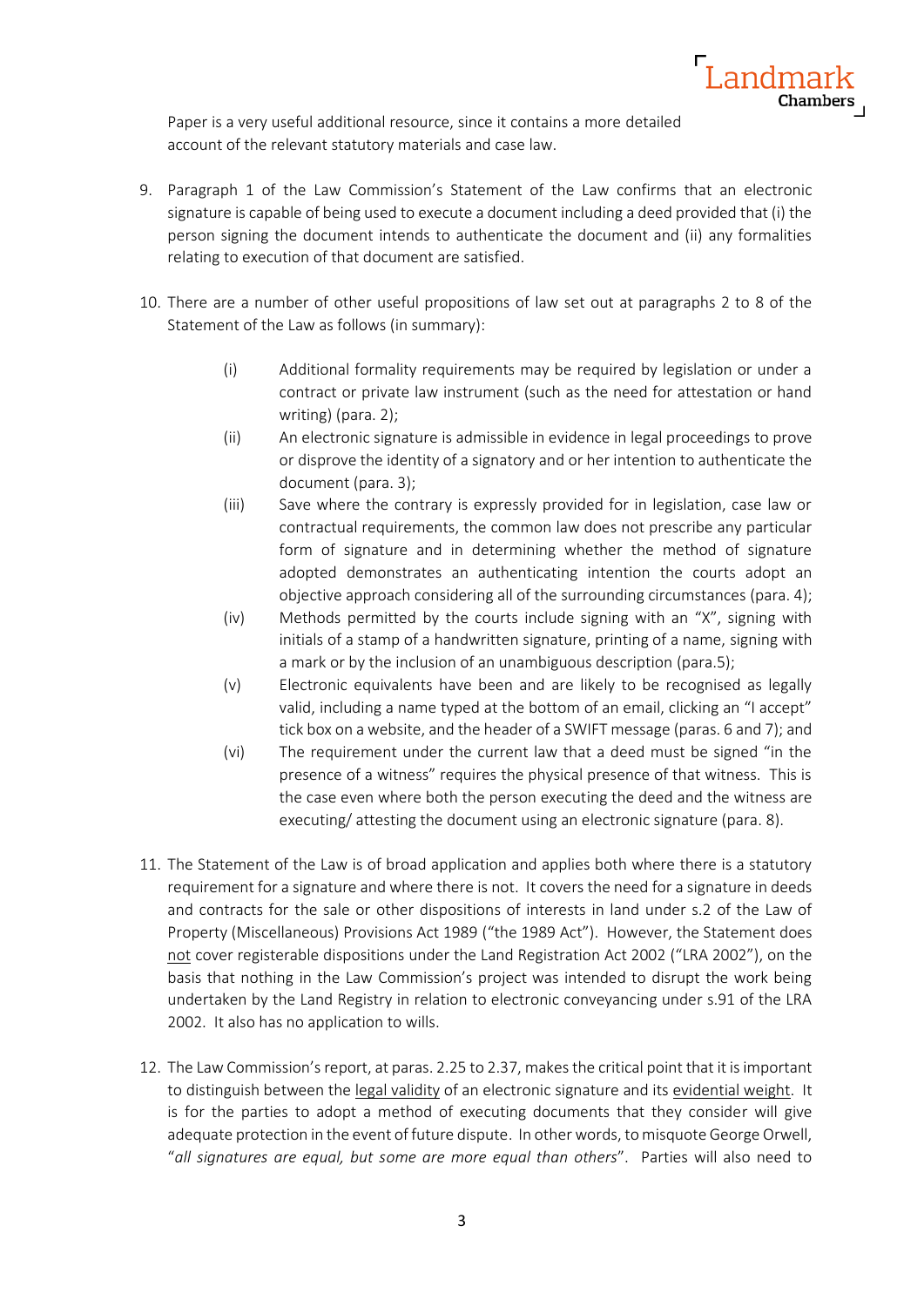

consider the requirements of any public registry in respect of documents which must or may be registered (such as the Land Registry or Companies House).

13. The Law Commission recognises that it is not only legal uncertainty which impedes the use of electronic signatures for some types of transactions; concerns as to the reliability and security of electronic execution can also do so. To that end the Law Commission has recommended that an industry working group should be established and convened by Government to consider practical and technical issues associated with the electronic execution of documents and to produce best practice guidance. The industry working group should have an interdisciplinary membership, including members who represent the interests of individuals (including vulnerable individuals), members who have an insight into cross-border transactions, lawyers, technology experts, insurers and businesses.

### Neocleous v Rees [2019] EWHC 2462 (Ch.)

- 14. Just two weeks after the Law Commission published its report, HHJ Pearce, sitting in the Manchester County Court, delivered judgment in *Neocleous v Rees* [2019] EWHC 2462 (Ch)<sup>1</sup>, holding that an automatically generated email footer constituted a valid signature for the purposes of section 2 of the 1989 Act, with the consequence that a section 2 compliant contract for the sale of land was held to arise by an email exchange between solicitors acting for parties in the course of litigation.
- 15. The case was argued before the Law Commission issued its report, although the contents of the Consultation Paper, which referenced the Law Commission's provisional view that an electronic signature was capable of meeting a statutory requirement for a signature if an authenticating intention could be demonstrated, was referred to by the judge in the course of his judgment. It is an interesting example of how views expressed by the Law Commission can actually influence the outcome of a case.

### *The facts*

16. *Neocleous v Rees* concerned the compromise of a paradigm right of way dispute. The underlying issue between the parties was as to whether the defendant, Ms. Rees, enjoyed a right of way over Mr. and Mrs. Neocleous' land in order to reach a small plot with an adjacent jetty on Lake Windermere ("the Landing Plot") which formed part of her registered title. The right of way dispute was proceeding in the First-tier Tribunal and both parties were represented by solicitors. A final hearing had been listed in late March 2018. In the lead up to the tribunal hearing, settlement discussions had taken place between the parties' solicitors which had raised the possibility of the dispute being resolved by Mr. and Mrs. Neocleous acquiring the Landing Plot from Ms. Rees. As the hearing approached, discussions become more focussed,

 $1$  It is not clear why the case has been given a High Court citation as the judgment appears to have been handed down by the judge sitting as a judge in the county court at Manchester (not as a Deputy High Court judge in the Business and Property Court)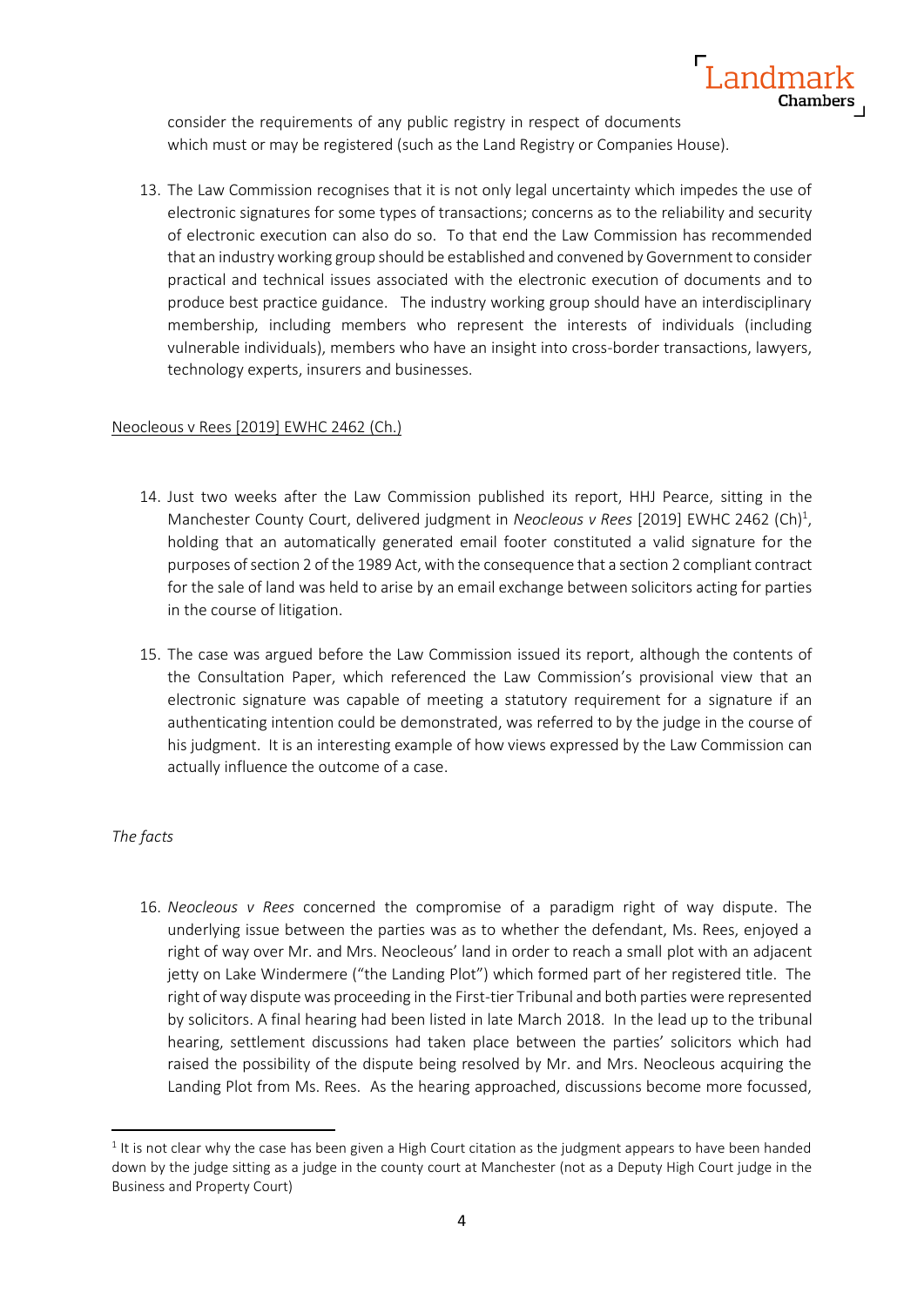

not least because Mr. and Mrs. Neocleous' solicitor was coming under pressure to agree counsel's brief for the hearing. Terms of settlement were agreed on the telephone by solicitors (with their respective clients' authority) on a Friday afternoon. Ms. Rees' solicitor, Mr. Tear, said that he would send an email to confirm the terms of settlement and Mr. and Mrs. Neocleous' solicitor, Mr. Wise, agreed that he would confirm the terms of settlement in writing the following Monday when he returned to his office.

17. Mr. Tear (for Ms. Rees), then sent an email to Mr. Wise (for Mr. and Mrs. Neocleous), as he had said he would, in which he set out the terms of settlement which had been agreed that afternoon, which included a sale of the Landing Plot to Mr. and Mrs. Neocleous for £175,000 and the release of the right of way. Mr. Tear asked Mr. Wise for an acknowledgement of receipt to confirm agreement to the terms set out in the email, in order that the tribunal could be advised. He signed off his email as follows:

"Many thanks

David Tear Solicitor and Director For and on behalf of AWB Charlesworth Solicitors. [There followed contact details]"

18. On the following Monday, Mr. Wise responded to Mr. Tear's email in the following terms:

"Thank you for your email and I confirm my agreement with its contents. Kind regards Daniel

Daniel Wise – Associate Dispute Resolution for and on behalf of Slater Heelis LLP [There followed contact details]"

- 19. In each case the words highlighted in bold were generated automatically by Microsoft Outlook as a result of the application of settings activated by each firm of solicitors. Microsoft Outlook describes this as "*a signature*" but the parties and court referred to it as a "*footer*" 2 .
- 20. Ms. Rees subsequently sought to resile from this agreement and have the tribunal proceedings re-listed, on the alleged basis that the above email exchange did not comply with section 2 of the 1989 Act. Mr. and Mrs. Neocleous brought proceedings against Ms. Rees seeking to enforce the settlement agreement by specific performance. By the time of trial the only issue remaining between the parties was whether the signature requirement of section 2(3) had been met. It appears to have been conceded that the two emails amounted to a "single document" for the purpose of section 2 - certainly no argument to the contrary was run by Ms. Rees' counsel.

<sup>2</sup> Mr. Tear accepted in cross examination that the use of the words "*Many thanks*" above the footer was giving his authority to the email and that he had his client's authority to settle on the terms set out in the email.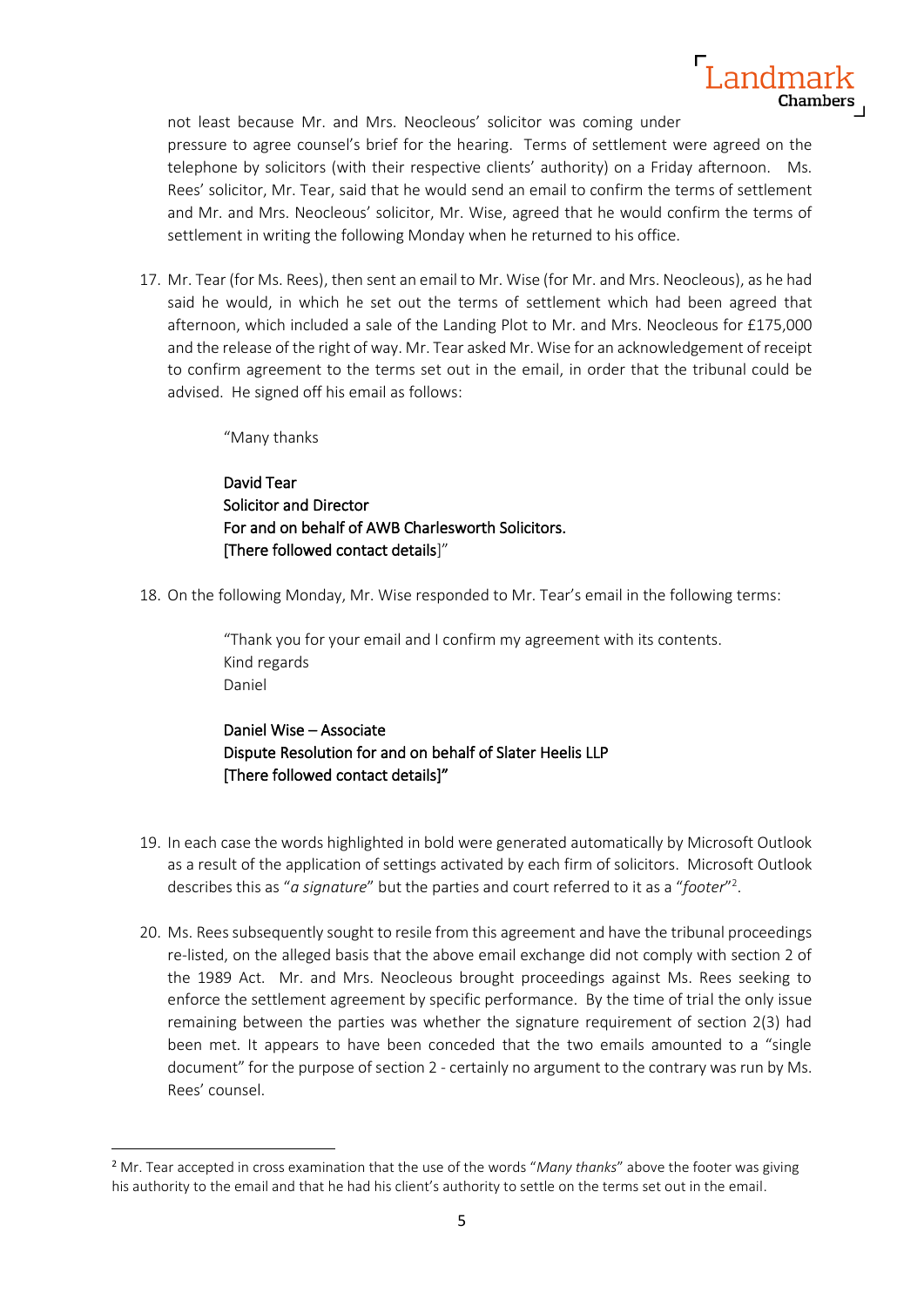

21. By way of recap, section 2(1) of the 1989 Act provides, so as material:

…

 $''(1)$  A contract for the sale or other disposition of an interest in land can only be made in writing and only by incorporating all of the terms which the parties have expressly agreed in one document or, where contracts are exchanged, in each.

(3) The documents incorporating the terms or, where contracts are exchanged, one of the documents incorporating them (but not necessarily the same one) must be signed<sup>3</sup> by or on behalf of each party to the contract."

- 22. The issue for decision was whether the "automatic" generation of Mr. Tear's name, occupation, role and contact details at the foot of his email was sufficient to render the document "signed" by him on behalf of Ms. Rees.
- 23. In *Goodman v J Eban Ltd.*, Evershed MR had left open the question whether a typed or printed representation of the solicitor's name or firm would suffice. However, there have subsequently been a number of cases in which the courts have accepted that a typed name (including merely a given name) at the bottom of an email amounts to a sufficient "signature" for statutory purposes: *J Pereira Fernandes SA v Mehta* [2016] 1 WLR 1543; *Golden Ocean Group Ltd v Salgocar Mining Industries Ltd* [2012] 1 WLR 3674 (s.4 Statute of Frauds 1677); *Re Green v Ireland* [2012] 1 BCLC 297 (s. 2 of the 1989 Act). Mr. and Mrs. Neocleous' argument was that the footer to Mr. Tear's email was capable of rendering the document "signed" for the purpose of s.2 of the 1989 Act as his name had been included to authenticate the document.
- 24. Ms. Rees' counsel submitted that a more exacting standard applied under section 2 of the 1989 Act than under section 4 of the Statute of Frauds, citing various dicta to that effect in an earlier decision of *Firstpost Homes Ltd v Johnson* [1995] 1 WLR 1567, in which it was held that the inclusion of the proposed buyer's name as addressee of a letter typed up by him for the proposed seller to sign confirming her agreement to the said sale, was not a signature for the purposes of section  $2<sup>4</sup>$ . It was argued that the question of whether the contract was signed should be capable of determination by looking at the document without the need to consider matters extrinsic to the document, such as the subjective intention of the parties. The test, it was said, was whether an "ordinary man" would have understood the document to have been signed and that in modern English usage, signing a document requires the writing of one's name or mark in one's own hand, albeit that the writing may be inserted electronically, e.g. by a hand written signature being scanned and the digital document thereby produced being deliberately inserted in the document. An ordinary person would not consider the inclusion of

<sup>3</sup> Emphasis added

<sup>4</sup> Parts of Denning LJ's dissent in *Goodman* to the effect that a signature must be handwritten were cited by Peter Gibson LJ at 1575G and as a result it has been said that *Firstpost* is authority for the proposition that a wet ink signature is required by section 2 of the 1989 Act. However, the majority in *Goodman* did not agree with Denning LJ's dissenting opinion that the signatory must write his name with his own hand on the document. Evershed MR actually held that what was required was the application of a mark in such a way as to demonstrate an authenticating intention, such that the use of a stamp there was sufficient. There is considerable force in what the judge held in *Neocleous,* namely that the ratio of *Firstpost* is confined by reference to its facts (and potentially by reference to then prevailing attitudes). There is the additional point, however, that so far as Peter Gibson LJ was treating *Goodman* as authority for the proposition that only a wet ink signature applied by hand would do, he was wrong, since the dissenting statement of Denning LJ was actually contrary to the decision of the majority (including Evershed MR who expressly left open the question of whether typing a name would suffice).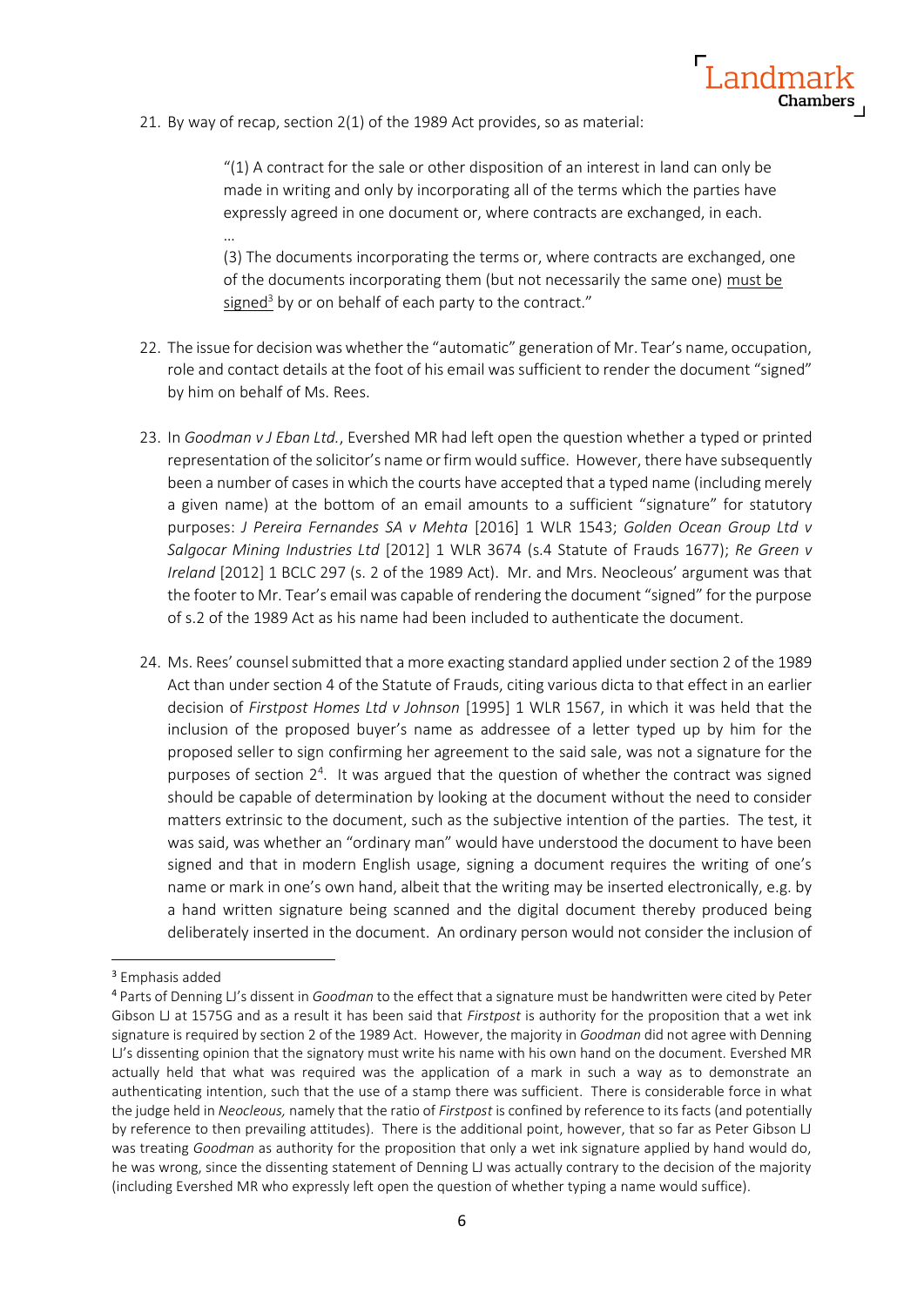

Mr. Tear's signature in printed type at the foot of an email as a signature, particularly where it had been automatically generated.

### *The decision*

- 25. The judge held, contrary to those submissions, that the inclusion of the footer to Mr. Tear's email did amount to a signature for the purposes of section 2 of the 1989 Act and that therefore the compromise agreement was valid and enforceable.
- 26. In coming to that conclusion, the judge placed reliance on a number of different authorities/ arguments as follows:
	- (i) He accepted that *Firstpost* was binding on him and, as such, a court dealing with the formality requirements of section 2 of the 1989 Act should treat with caution authorities under earlier statutes;
	- (ii) However, *Firstpost* was not authority for the proposition that the word "*signature*" has any particular meaning beyond that which an ordinary person would understand it to bear. Its ratio went no further than a finding that the inclusion of the buyer's name as addressee in a letter drafted to be signed by the seller was not a signature at that time;
	- (iii) The understanding of the ordinary person would have been different in both 1954 and in 1995. In modern usage, the inclusion of a name generated by an electronic signature function would be capable of amounting to a "signature";
	- (iv) The sounder guide was the test identified in *Metha v J Pereira Fernandes* and adopted by the Law Commission in its Consultation Paper, namely "*whether the name was applied with authenticating intent*".<sup>5</sup> ;
	- (v) The firm's policy or decision to rule that such a footer be added to every email sent by its members involved a conscious action at some stage of a person to enter the relevant information and settings in Microsoft Outlook. Mr. Tear knew that his name was added to the email and his inclusion of the words "Many thanks" at the end of the email strongly suggested he was relying on the automatic footer to sign off his name. It was potentially misleading to describe the inclusion of the footer as "automatic";
	- (vi) It was difficult to distinguish between a name added manually and one added pursuant to the settings in an electronic device and the recipient would have no way of distinguishing between the two. Looked at objectively, the presence of the name indicated a clear intention to associate oneself with the email – to authenticate or sign it; and
	- (vii) Whilst there was good reason to avoid an interpretation of what is sufficient to render a document "signed" for the purposes of section 2 where that interpretation might

<sup>5</sup> The provisional view had been expressed by the Law Commission in its Consultation Paper that "*the combination of EU law, statute and case law means that, under the current law, an electronic signature is capable of meeting a statutory requirement for a signature if an authenticating intention can be demonstrated*". This provisional conclusion has subsequently been confirmed in the Law Commission's report. The judge also referred to the definitions of "electronic signatures" in the E-Signatures Directive 1999, art. 2(1), the Electronic Communications Act 2002, s.7 and the Electronic Identification, Authentication and Trust Services (eIDAS) Regulation 2014, art. 3(10), all of which emphasised not the form of the signature (e.g. facsimile of handwriting or typed form) but its purpose, namely to authenticate or to sign.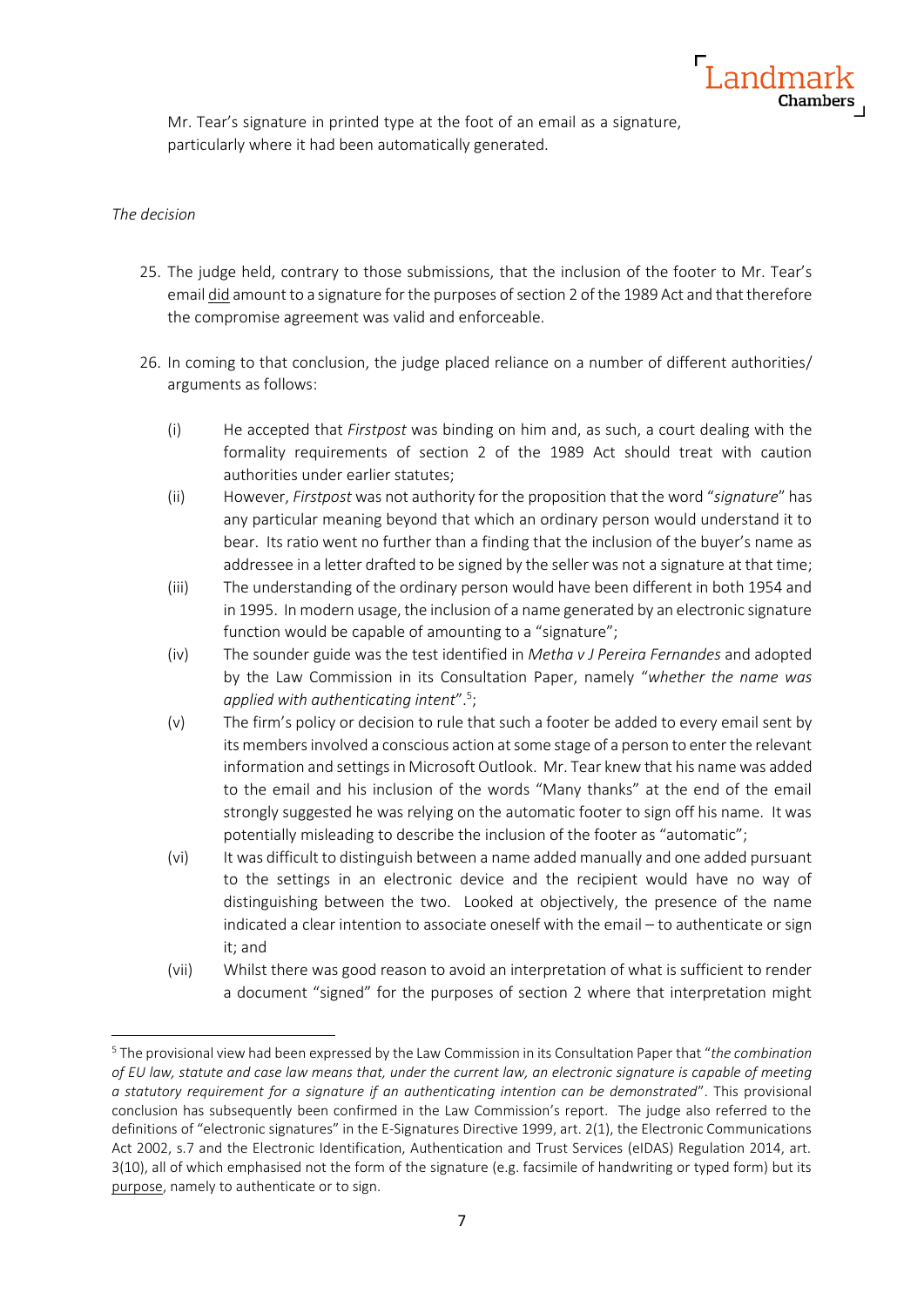# Landmark **Chambers**

have the effect of introducing uncertainty and/ or the need for extrinsic evidence to prove the necessary intent, no such difficulties arose– the inclusion of the footer was the subject of a conscious decision by the firm, the sender knew his name was being applied at the footer (and there was no reason for the recipient to think otherwise), the use of the words "many thanks" showed an intention to connect the name with the contents of the email, and the presence of the name and contact details was in the conventional style of a signature, at the end of the document.

## *What lessons can we learn?*

- 27. In one sense the decision is an imminently sensible one that will be welcomed by busy litigators conducting settlement negotiations at the door of the court insofar as it confirms (albeit in a non-binding county court decision) that a valid compromise can be effected by a simple exchange of emails. Such conclusion will prevent parties subsequently reneging from agreements they have voluntarily entered into and which have been clearly documented in writing. As the judge said, there was an unattractive aspect to the position taken by Ms. Rees. However, it is often said that hard cases make bad law: is the decision in *Neocleous* a possible example of this?
- 28. The insertion of a signature by way by use of a general setting in a firm's email management software is potentially vulnerable to the criticism that it is merely the "*thoughtless impress of an automation, in contrast to the reasoned attention of a sensible person*", to quote Denning LJ in *Goodman*. There must surely be a considerable risk that parties might enter into section 2 compliant contracts inadvertently without the requirement for a signature playing any effective cautionary role. There is also potential for a consequential increase in the amount of litigation as to whether contracts for the sale or other dispositions of interests in land have been validly made and if so as to their terms, which itself is likely to lead to greater uncertainty in the wider market.
- 29. Solicitors and clients will need to be conscious of the risk that they might be signing a binding contract by sending an email, particularly where responding to an incoming email. It no longer likely to be enough to head email correspondence as being "*Subject to Contract*" in order to avoid the risk of such inadvertent contract making. In litigation the phrase "*Subject to Tomlin/ Consent Order*" might be more appropriate to protect against inadvertent compromises and to ensure that any compromise agreement can only be concluded by a formal consent order drawn up subsequently. In transactions, lawyers will need to find new expressions but perhaps "*Subject to Contract Executed by Wet Ink Signature*" will become the new norm. Avoiding the use of email chains (by generating a new email for each piece of email correspondence) would also avoid the risk of inadvertent contract making.
- 30. It is important to appreciate that the answer to the question what amounts to a valid signature will change over time, as society changes. The requirement for a signature has been held to be satisfied by a variety of means including the use of a stamp, the marking with a cross, the use of a given name, initials or even a pseudonym (whether typed or hand written). As technology develops, other means of execution will become available and the law will be able to respond accordingly. For example, it has been held that the pressing of an "I accept" button on a screen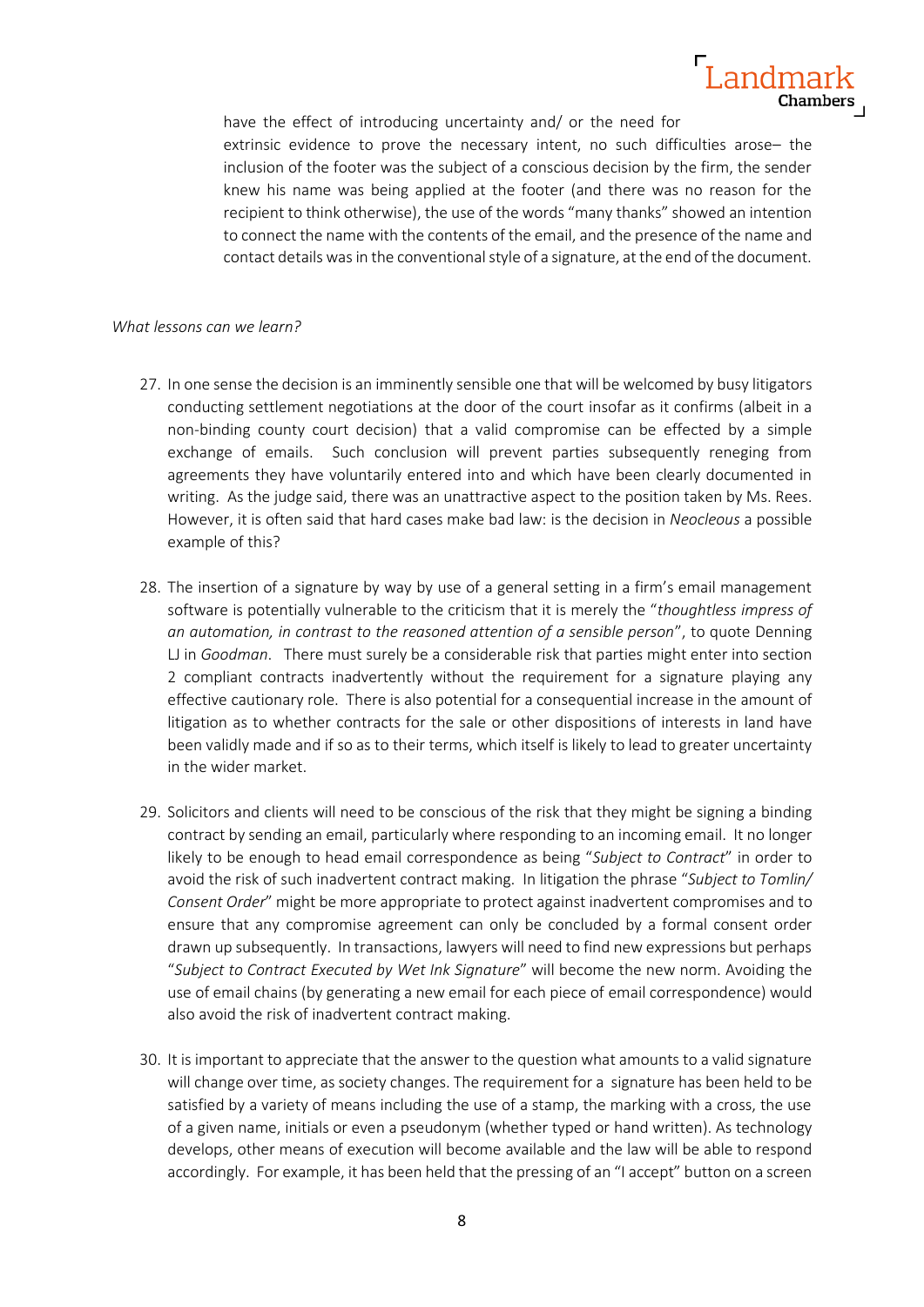

on line was held to be a signature for the purposes of the consumer credit legislation: see *Bassano v Toft* [2014] EWHC 377 (QB). As lawyers we need to be alive to and keep up with technological changes in this respect. The Law Commission's report is "technology neutral". It does not recommend any form of execution over another.

- 31. In some other cases the inclusion of a name or other identifying mark on a document has be treated as not being a "signature" due to the lack of sufficient "authenticating intention". For example, the automatic inclusion of an email address in the header of an email was held to be insufficient in *Metha v J Pereira Fernandes* [2006] EWHC 813 (Ch.) and so was the inclusion of the buyer's name as addressee of a letter drafted for the seller to sign confirming her agreement to the sale of her land in *Firstpost*. The decision in *Metha* may itself already be out of date, given the acceptance of an electronically generated footer as a signature in *Neocleous*. If one can authenticate an email by an electronically generated signature by way of footer, why can one not equally do so by the inclusion of a similar signature mark (i.e. an email address) electronically inserted in the heading. In both cases the email is "marked" as being one sent by the sender, who is identified in it.
- 32. Just because one can execute property documents electronically does not mean one necessarily should. This is a point made by the Law Commission in its report. The onus is on the parties to choose (and their lawyers to advise upon) the most appropriate method of execution in any given case, taking into account security and other risks. As lawyers we will need to become familiar with the pros and cons of various forms of technology that could be used in order to effect the necessary signing of documents. The risk of fraud will clearly be a key consideration. The Law Commission has recognised the need for guidance to be made available in this respect and proposes the setting up of an industry working party to consider the practical ramifications of electronic execution. There is a useful note at Appendix 2 to the Law Commission's report that explains the various forms of technology currently available.
- 33. Further, the editors of *Emmet on Title* continue to express the opinion that conveyancers should be as cautious as practicable and prefer in practice "wet ink" signatures for contracts for the sale of land. They reference *Firstpost* and *Butts Park Ventures (Coventry) Ltd v Bryant Homes Central Ltd* [2004] BCC 207 as evidencing judicial rather than practitioner attitudes to signatures needing to be real rather than virtual<sup>6</sup>. Neither the Law Commission's Statement of Law nor *Neocleous* constitutes binding authority, although it seems likely that the reasoning within them will be followed/ applied by the higher courts. There is of course a potential danger of placing too much weight on these attempted expositions of the law, in the absence of either a decision by the appellate courts or the introduction of a definitive legislative statement.

*What questions remain unanswered?*

<sup>6</sup> In *Ramsay v Love* [2015] EWHC 65 (Ch.), which concerned the application of Gordon Ramsay's signature to a lease as guarantor by the application of a signature writing machine operated by his father in law, Morgan J said at [7] whilst there were authorities that suggested that a document is only "signed" by an executing party when he signs it with a pen in his own hand, those statements were not designed to distinguish between signing by the use of a pen held in the executing party's hand, as distinct from the use of a signature writing machine.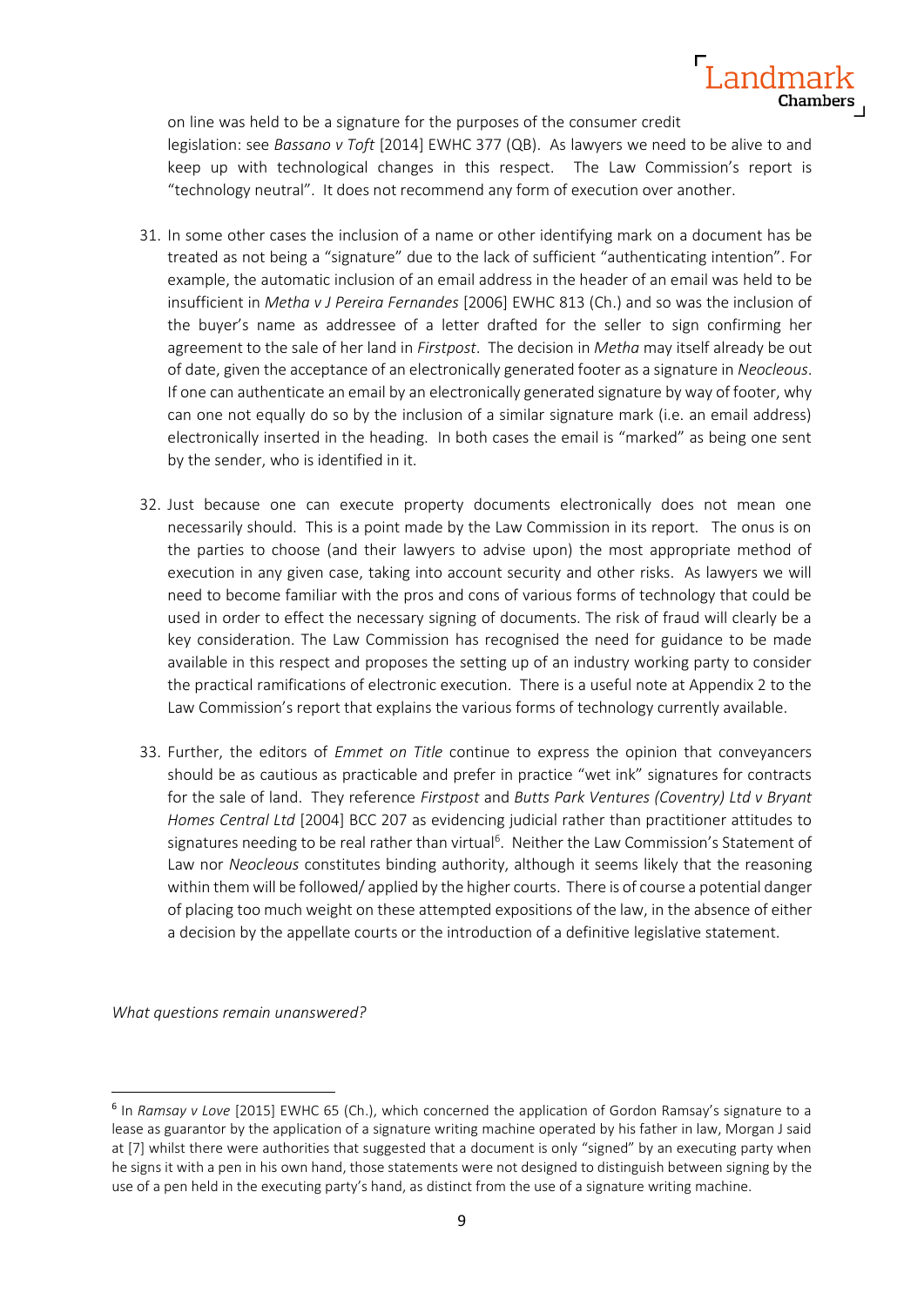

- 34. One question that the decision in *Neocleous*raises is whether the necessary
	- authenticating intention is required to be demonstrated objectively or subjectively (or by a mixed test incorporating both elements). The Law Commission's Statement of the Law says that authenticating intention is to be assessed objectively, and this seems right in principle. The policy of the 1989 Act would best be served by a wholly objective test. There is also reference to an objective approach in *Neocleous* at para. [55]. However, the judge also heard evidence as to Mr. Tear's subjective intentions, including as to the use of the words "Many thanks" to authenticate his email. It is unclear to what extent that evidence was taken into account by the judge in coming to his decision. If subjective intention is relevant, then that raises further questions: to what extent is such evidence relevant and what evidence do the parties need to call to prove (or disprove) authenticating intention? Given the need for certainty in property transactions the introduction of a subjective test would be a retrograde step.
- 35. It is also unclear, following *Neocleous*, to what extent the law relating to what amounts to a signature under section 2 of the 1989 Act is any different from that applied in other contexts. On the one hand, the Court of Appeal in *Firstpost* clearly thought that the policy behind section 2 justified a stricter approach than had been followed in relation to both its predecessor, section 40 of the LPA 1925, and section 4 of the Statute of Frauds 1677, and the judge in *Neocleous* expressed himself bound by that decision. On the other hand, the Law Commission has advocated for a single universal test which in depends on there being a sufficient "authenticating intention" and the judge in *Neocleous* has applied that test. It does seem sensible for the law to proceed on the basis that references to "a signature" in legislation will have a universal meaning and this is certainly the way things are going. In my view it will be difficult, if not impossible, to row back from that position to content that something more exacting is required in the context of section 2.
- 36. The Law Commission recognises that in some contexts the law might apply a higher standard or impose additional formalities, such as requiring a handwritten signature or attestation of a signature but there is no clear authority prescribing additional requirements for section 2 purposes. In future, legislation might conceivably require the adoption of a digital signature for certain purposes, including the formation of property contracts (namely an electronic signature produced using asymmetric or public key cryptography). Land Registration is an area in which a high degree of security and reliability will be required in terms of execution standards, once electronic conveyancing becomes a reality. At present section 2 of the 1989 Act simply requires a signature which does not really require very much, as this case demonstrates. Quite possibly, in future, there might be calls upon Parliament to impose stricter requirements if it thought that the necessary evidential and or cautionary objects were not being fulfilled by the existing law.

*The elephant in the room?*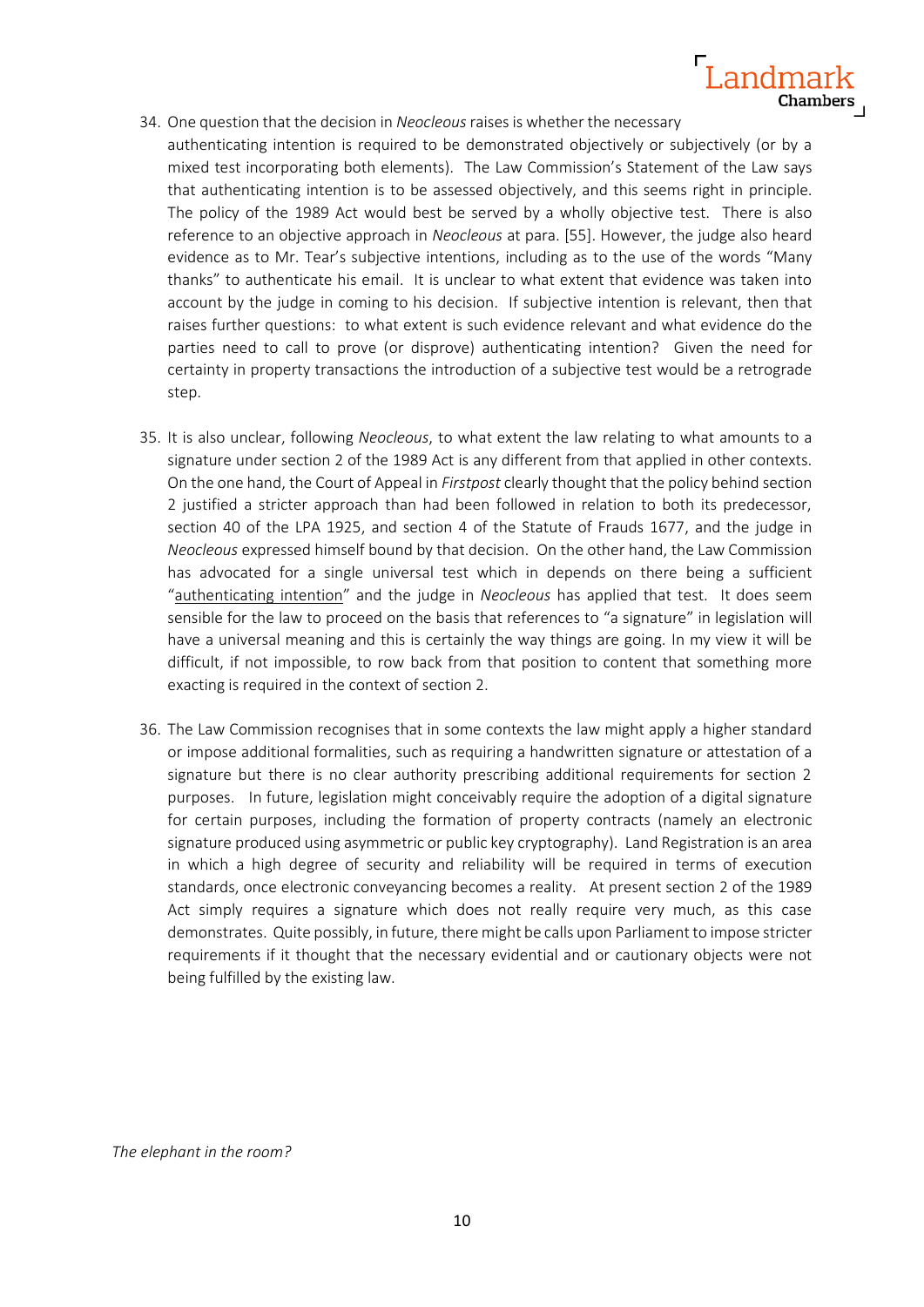

- 37. One aspect of the *Neocleous* case that did not receive any substantive consideration was the apparent concession that a string of emails could amount to a "single document" for the purposes of section 2 of the 1989 Act. I doubt very much that the draftsman of the 1989 Act would have intended that a contract for the sale of land could be concluded by an exchange of correspondence by email – email would have been in its infancy then and certainly an exchange of traditional written correspondence in the same terms would not have had that effect.
- 38. Section 2 of the 1989 Act does not define what it means by a "document". In *Firstpost*, Balcombe LJ said "*Like the proverbial elephant, a document may be difficult to define but it is easy to recognise*". However, it is extremely doubtful that Balcombe LJ would have recognised a course of correspondence by email as amounting to a "single document"; perhaps identifying the elephant is not so easy after all.
- 39. The idea that a chain of emails can amount to a single document appears to be based on certain obiter dicta<sup>7</sup> of David Richards J in *Green v Ireland* at [45] as follows:

"*Section 2(3) requires also that the document incorporating the terms be signed by or on behalf of each party. The liquidator accepts that Miss Gillis' email to Mrs. Ireland and Mrs. Ireland's reply constitutes a single document for these purposes. In my view that is right where, as here, the second email is sent as a reply and so creates a string, as opposed to being simply a new email referring to an earlier email. It is the electronic equivalent of a hard copy letter signed by the sender being itself signed by the addressee.*"

- 40. It was accepted by Scott VC at first instance in *Bircham Co Nominees No 2 Ltd v Worrell Holdings Ltd* (2001) 82 P & CR 34 that a facsimile of an offer document which had been signed by or on behalf of an offeror would, if signed by or on behalf of the offeree, be sufficient for the purposes of section 2(3) of the 1989 Act and so it seems as though it is not a valid objection per se to say that the offeror has simply signed an offer, as opposed to the contract formed on its subsequent acceptance. It may be that in some cases an exchange of emails can be legitimately treated as nothing more than the electronic equivalent of the second party printing out the first party's email, signing it and returning it. *Neocleous* itself could be categorised as just such a case. However, even there are some cases in which an email chain will suffice, is it right to say that all email chains will do so?
- 41. The difficulty with this "chain of emails" analysis is that it ignores the fact that the parties have not signed the same document, particularly if the return email contains additional text, as it did in the *Green v Ireland* case itself, where there was in fact no concluded contract evidenced by the emails under consideration. The party sending the first email has signed its email but it has not signed the document containing the reply which is yet to come. Even in the *Neocleous* case, Mr. Wise's email contained written confirmation that he agreed with the contents of Mr. Tear's earlier email. Without that confirmation having been made, it might be said Mr. Tear had not signed the same document as Mr. Wise.

<sup>&</sup>lt;sup>7</sup> It was accepted by the judge at [45] that the emails in question did not constitute or contain a contract at all and in any event did not incorporate all the terms agreed by the parties.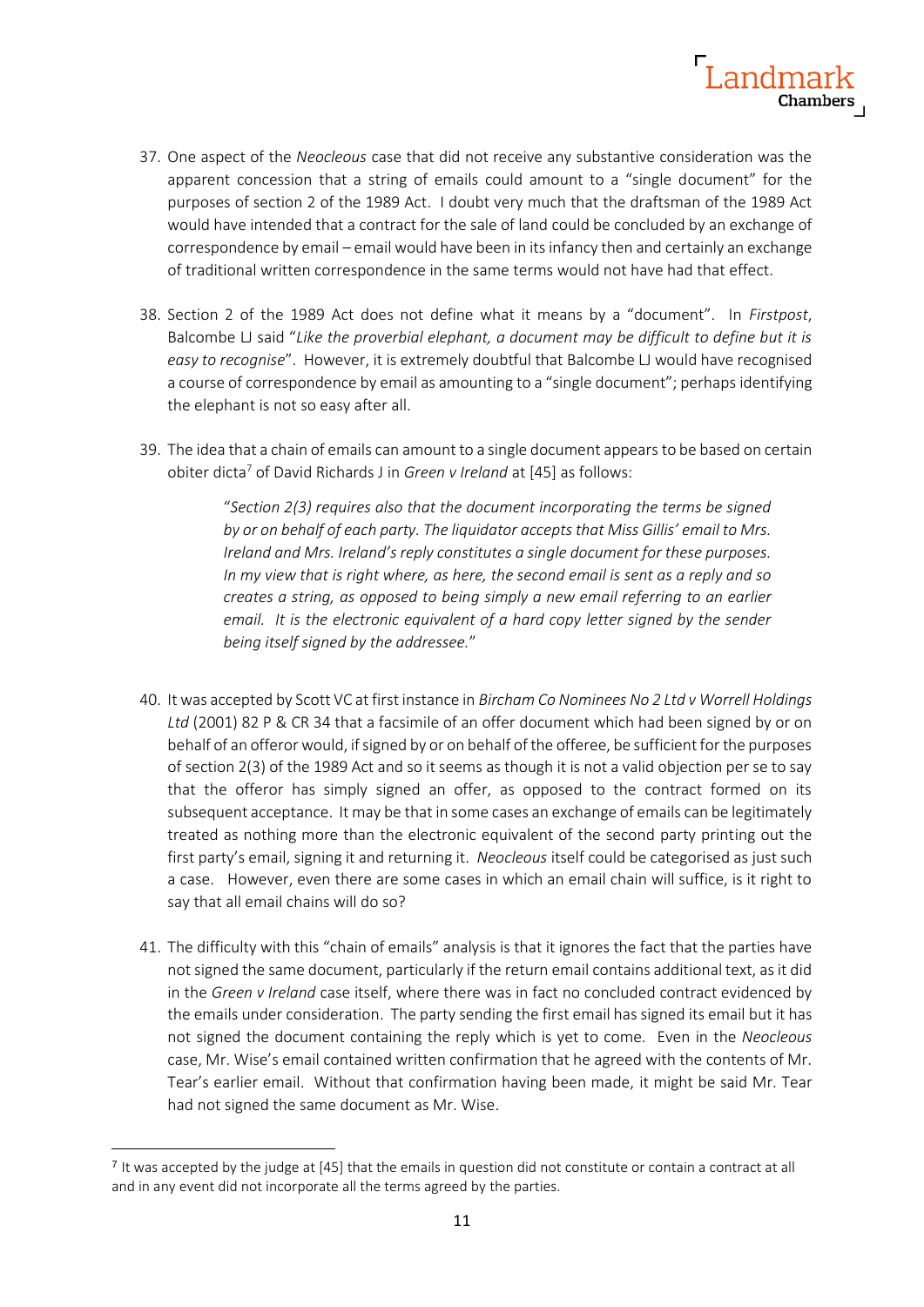

42. The point was made in *Orton v Collins* [2007] EWHC 803 (Ch) by Peter Prescott QC (sitting as a Deputy Judge). That was an interesting case concerning the question of whether a compromise effected under Part 36 of the Civil Procedure Rules 1998 needed to comply with section 2 or not. It was held that it did not, as Part 36 imposes a *sui generis* regime, such that it is possible for a binding agreement to be made by the acceptance of a Part 36 offer in accordance with the terms of the CPR. However, at [9] the judge expressed doubt as to whether it would be sufficient (assuming the 1989 Act did apply to the regime under Part 36) were the offeree to print off the Part 36 offer, and to include the words "I accept" before signing and sending it back to the offeror on the following basis:

> "*The document that contains the Part 36 offer does not contain the words "I accept". Those words are added afterwards by the acceptor. Therefore the document that was signed by the offeror is not the same document as was signed by the acceptor. The latter is an amended version, and means to be. Furthermore, it may have omitted one of the essential terms, namely, the effective date of the contract. The acceptance is not effective until it is received by the offeror*".

43. *Bircham Co Nominees No 2 Ltd v Worrell Holdings Ltd* and *Orton v Collins* were not referred to in *Green v Ireland* or *Neocleous v Rees,* and in both of those later cases the point was either conceded or not in issue. There has accordingly been no proper consideration by the courts as to the correctness of this proposition or as to whether such interpretation would contravene the policy of the 1989 Act of ensuring that "*the questions of whether there was a contract and if so what the terms of that contract were*" should be "*readily ascertained by looking at the single document said to constitute the contract*". It would be unfortunate if such an important proposition were simply accepted as a truism without being properly tested by the courts. There is a danger that such interpretation would run a coach and horses through the policy of the 1989 Act, certainly so far as it was not contained. The underlying policy behind the 1989 Act is arguably not threatened in the case of a single exchange of emails confirming the terms of an agreement, as in *Neocleous*. But matters are often not so straightforward. Litigants might be encouraged to trawl through realms of email chains in order to find one that might be said to contain enough material to comply with section 2? But what if there are "rival" email chains"? And why should this material suffice when exactly the same correspondence, if sent by traditional letter, would not? Is it really coherent or principled to find that a run of email correspondence can satisfy s.2 if it takes the form of a single document consisting of an unbroken chain of emails but not if the chain is broken at any point along its length? All interesting questions for another day perhaps.

### Deeds

44. The Law Commission also considered the execution of deeds more generally. Having concluded that the current law requires the physical presence of witnesses who attest deeds, the Law Commission recommends that Government should consider using section 8 of the Electronic Communications Act 2000 to allow for video witnessing, after consideration of the practical, technical issues by the industry working group. Given that recommendation, the Law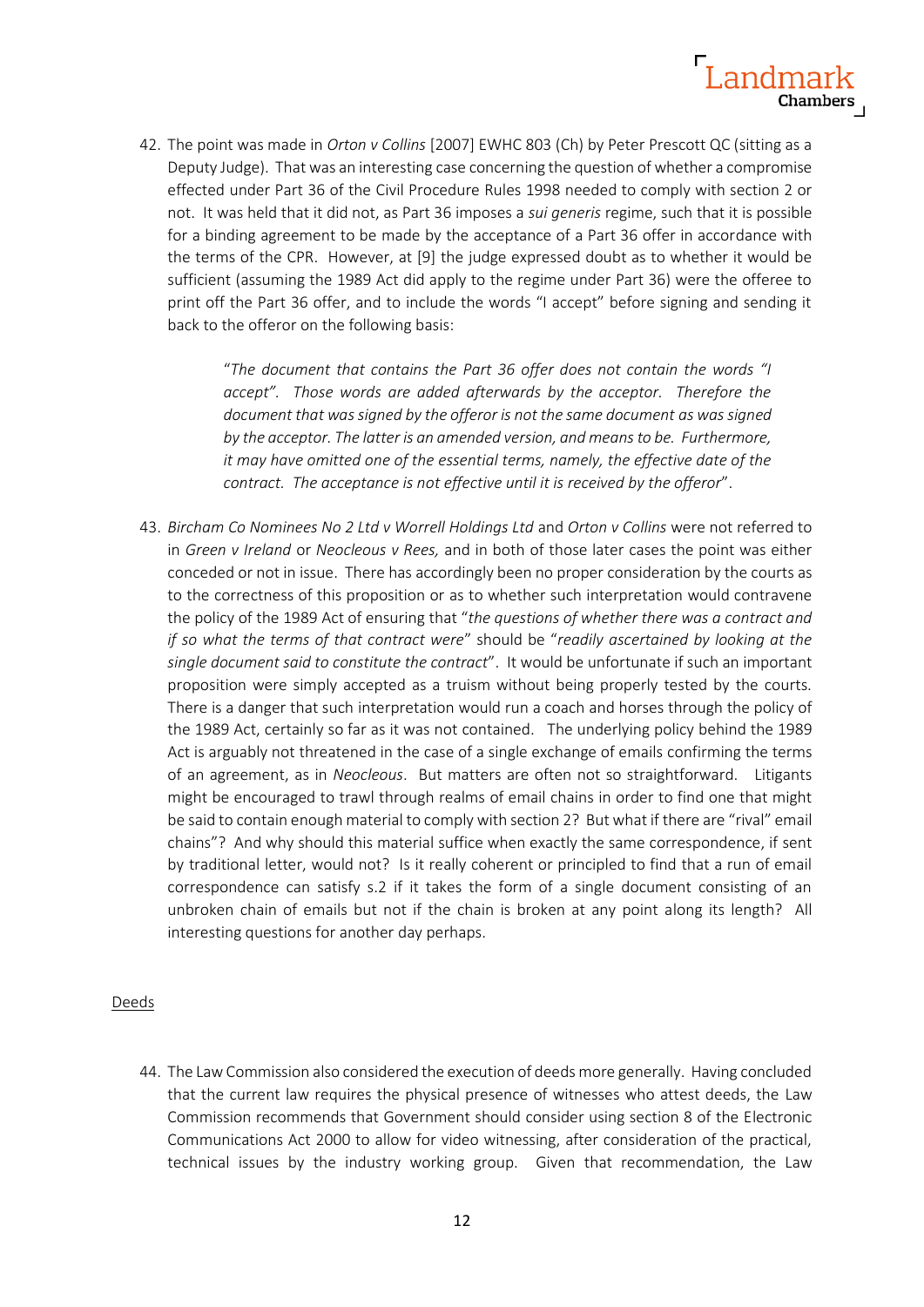

Commission did not make any further recommendation as to how attestation should be achieved.

- 45. As to the execution of deeds more generally, the Law Commission disagreed with the Land Registry's view that a single comprehensive and consistent system dealing with the electronic execution of deeds would be the preferable approach. The Law Commission took the view, in light of consultees' responses, that it should not mandate any particular type of technology.
- 46. The Law Commission has recommended that the Government should ask it to carry out a review of the law of deeds, to consider whether the concept remains fit for purpose. It recommends that a future review of the law of deeds should include:
	- (i) Consideration of whether the witnessing and attestation requirements of deeds executed electronically should be replaced with an approach based on a specific type of technology, such as Public Key Infrastructure;
	- (ii) Consideration of the potential for the introduction of a concept of acknowledgement, for both paper and electronic deeds;
	- (iii) An examination of the statutory requirement for delivery, including a consideration of whether it should be amended or removed, for both paper and electronic deeds;
	- (iv) Further consideration of whether the implications of the decision in *Mercury*  should be codified, for both paper and electronic deeds;
	- (v) Consideration of whether there should be different requirements for deeds executed in a commercial context and those executed by individuals; and
	- (vi) Consideration of whether deeds should be abolished or limited to certain types of documents.
- 47. So what next? The likelihood is that the Government will now establish an industry group to consider the practical and technical issues associated with electronic execution of documents in line with the Law Commission's recommendations. Such a review will provide useful guidance on best practice for lawyers and clients. The Law Commission is likely to review the law of deeds more generally in future. In the meantime, the Government might potentially introduce legislation to confirm the effectiveness of an electronic signature and or to allow for attestation of deeds by video-link. This is certainly not the last word on the subject.

CAMILLA LAMONT

14 October 2019 *Landmark Chambers 180 Fleet Street London EC4A 2HG clamont@landmarkchambers.co.uk*